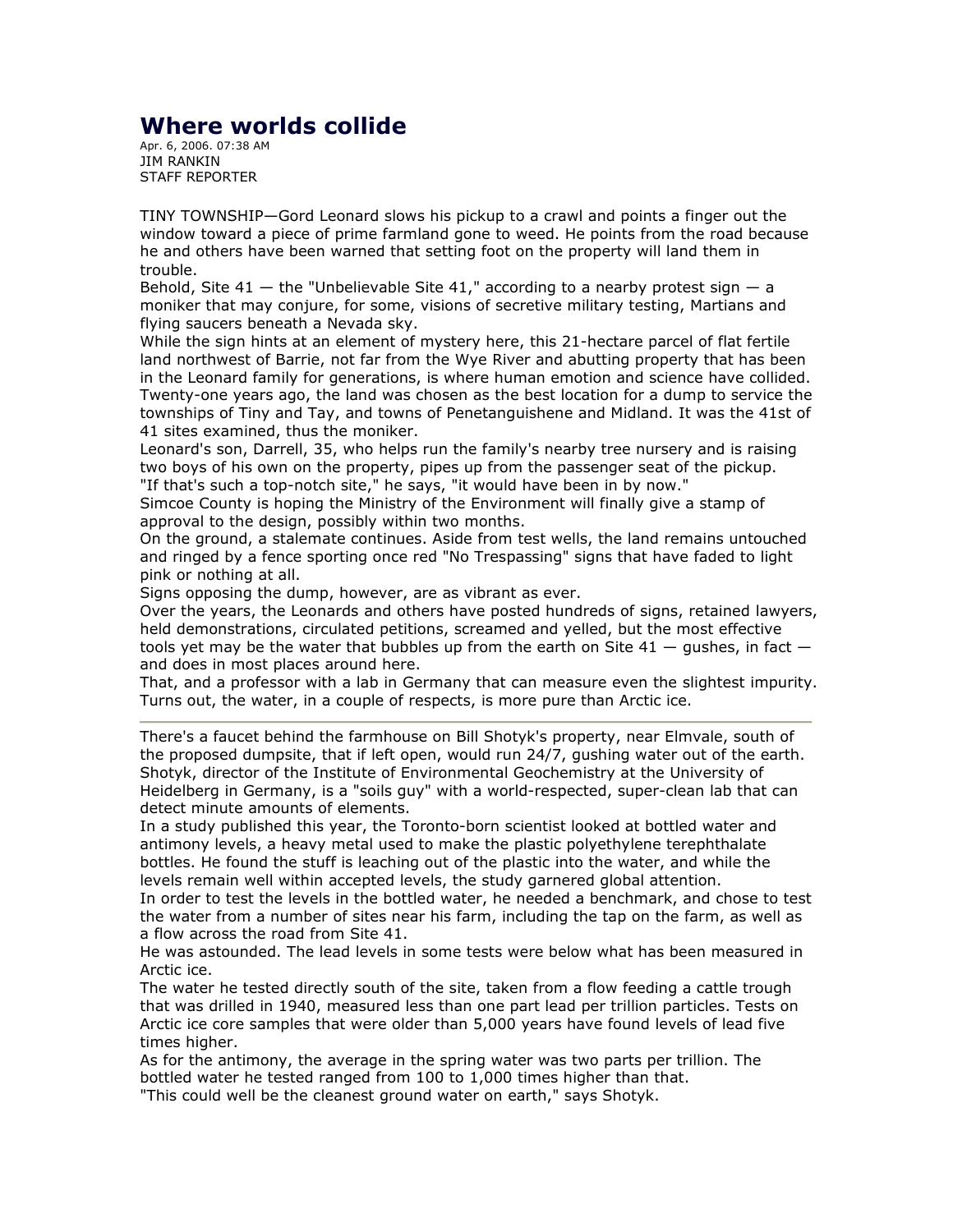Rob McCullough, manager of Environmental Services for Simcoe County, points out that Shotyk's study was limited.

"Not to say it's not clean, it is clean water, but he's only talking about two specific parameters — lead and antimony."

It's part of McCullough's job to try to get past the emotions, and educate the public about the dump and the proposed plan.

The land is flat, with a layer of soil sitting above a layer of sand and clay, which keeps a natural cap on an aquifer with an upward gradient. Poke a hole through the clay, and water comes bubbling up.

The plan calls for an initial and extensive dewatering of the site into a nearby creek. The waste, once the garbage cell is completed, would sit below the clay, and above several protective layers, including a leachate collection system and liner. The upward water pressure below all this would keep the garbage and leachate in place. Test wells around the site will monitor for contaminated water.

"We can rhyme off a litany of protective factors, and it comes up against emotion," says McCullough. "It's a hard thing to address."

During some 16 years on county council, Garfield Dunlop had been a proponent of Site 41. After the Walkerton water tragedy in 2000, Dunlop, who took over the provincial Simcoe North seat in 1999, started listening to constituents who were against the dump. The Conservative MPP took his first tour of the site in on a February day in 2001. Right in the middle of Site 41, where the garbage would go, the cap on a test well had been "blown off" — or purposely been removed, depending on who you ask — and "I'm telling you, there was water gushing out of pipe. I just could not believe it. I thought, `How did this ever get to this position? How did we approve this? And how did the ministry approve it? With all this water in the ground?'"

With that, Dunlop joined the opposing camp, and has presented petitions to the Legislature and authored a private member's bill that, if passed, would declare the site off-limits.

"Who Will Stop The Political Poisoning" of the water, asks one of the protest signs. George MacDonald, mayor of Midland, former warden of the county and a proponent of Site 41, believes there's plenty of politics going on and that the Ministry of the Environment must make a call on landfills.

"If somebody says to me tomorrow that Site 41 is not an option as far as the MOE is concerned, then send me a cheque for about five million bucks that I've spent, and then tell me where we're going to go with the waste. I'm easy, okay, the world goes on. "We just sit here, waiting from month to month," he says.

The county estimates about \$10 million has been spent on Site 41, including land and design. The county has also adopted a no-import/no-export waste policy. So, as site after site in the county fills with garbage, the pressure builds for another.

The project received a provisional environmental assessment approval certificate in 1998, but it was issued with a number of conditions. An environment ministry spokesman said the project is at the final review stage.

Darrell Leonard knows the garbage has to go somewhere.

His boys, aged 5 and 7, are aware of the fight he and their grandfather are helping to wage, and have also taken an interest in pumpkins.

Darrell shows a photo of the boys posing with one that came from the land last year. Weighed in at 538 kilograms — the sixth heaviest ever recorded in Ontario.

"The dad grew that one," jokes Darrell, which the kids claimed as their own, and named Spiderman.

"We like to say," says Gord Leonard, "it's the good water here that makes them grow."

## It all comes down to simple science